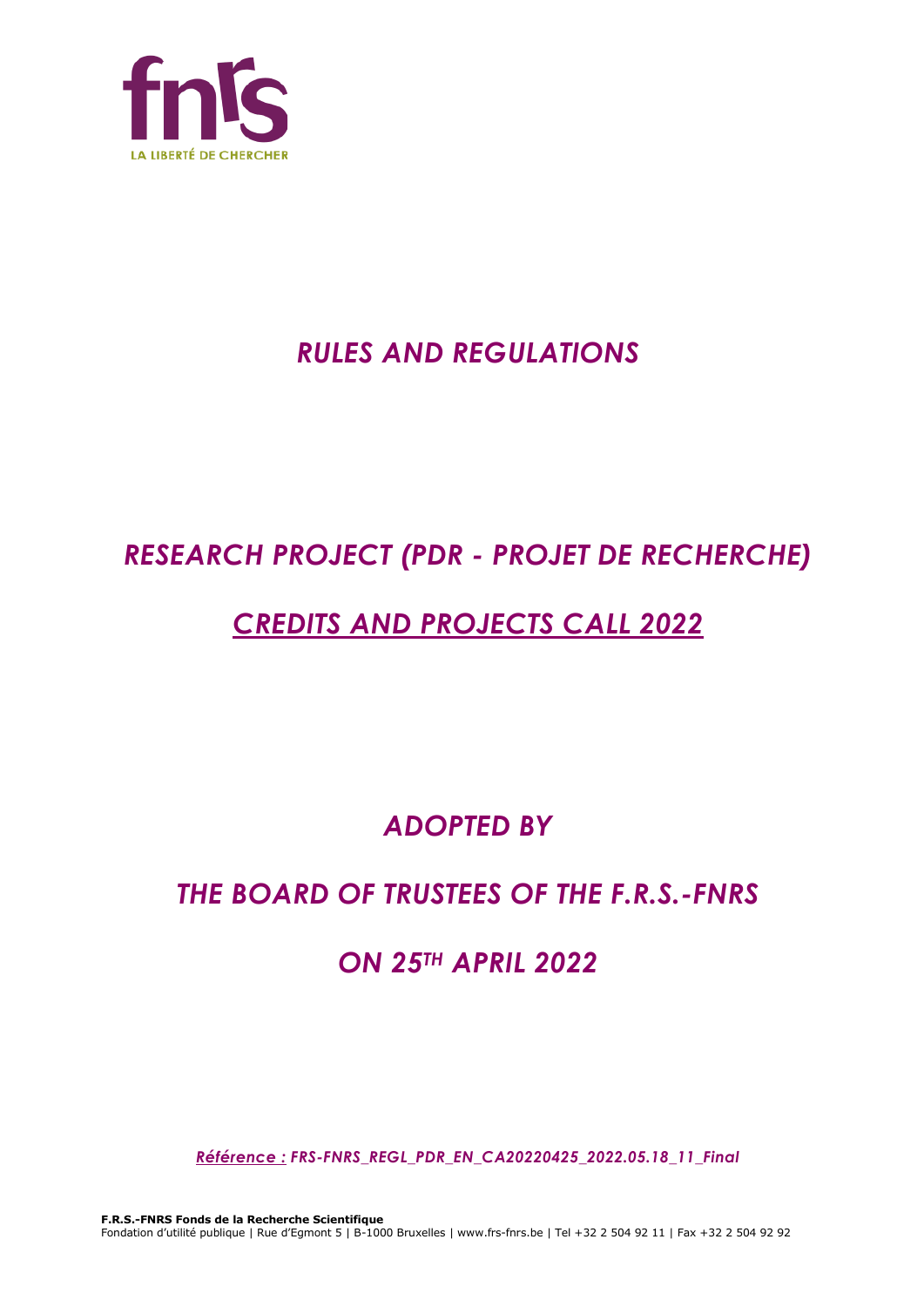# **TABLE OF CONTENTS**

| <u>II-A.:</u>   |  |
|-----------------|--|
| $II - B$ .:     |  |
| $II-C.$         |  |
| $II - D$ .:     |  |
|                 |  |
| <u>III- A.:</u> |  |
| $III - B$ .:    |  |
|                 |  |
|                 |  |
|                 |  |
|                 |  |
|                 |  |
|                 |  |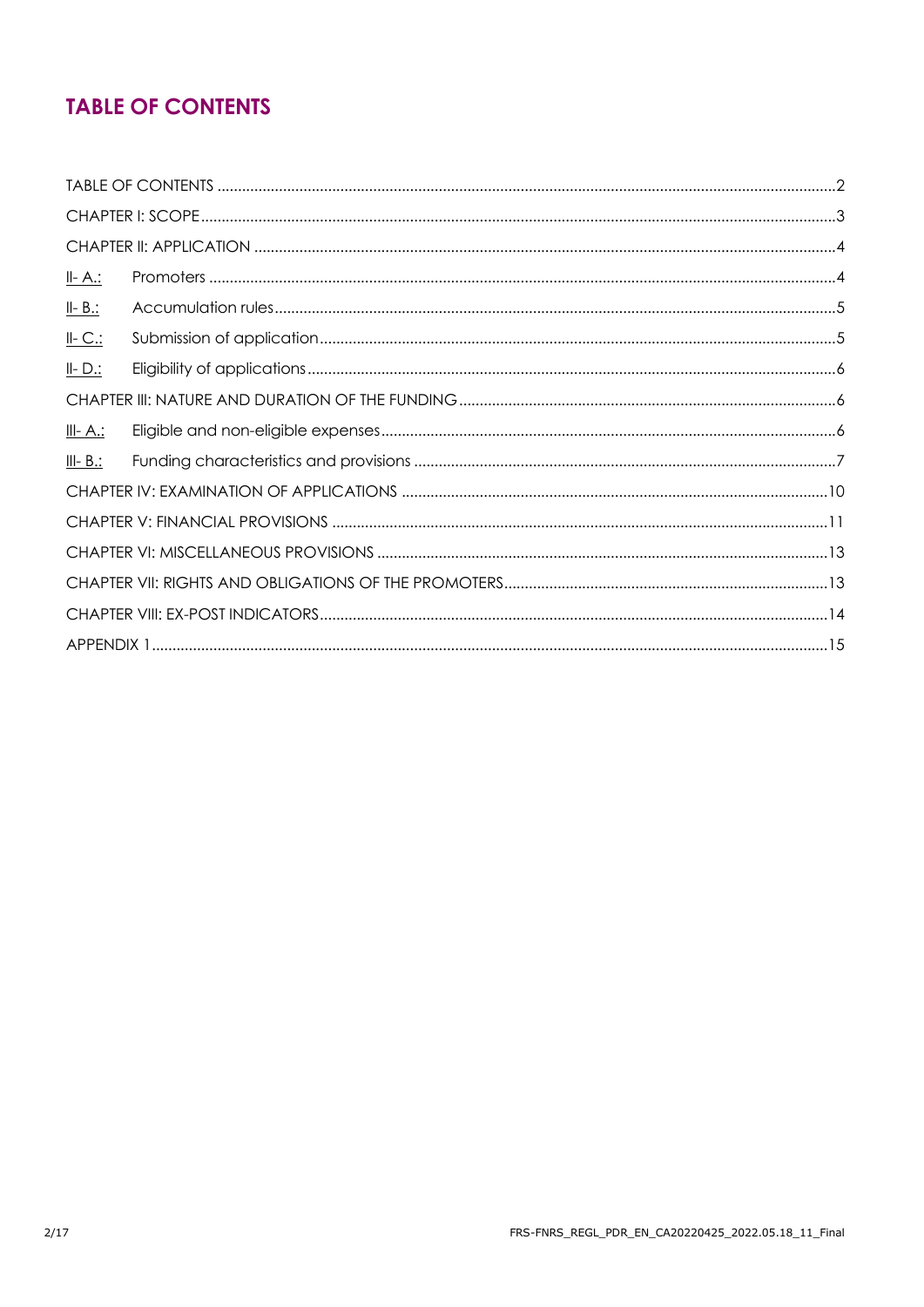# **CHAPTER I: SCOPE**

### Article 1

The rules and regulations hereinafter are only applicable to the Research Project (PDR) instrument enabling the funding of research programmes within the framework of the Credits and Projects Call of the Fund for Scientific Research - FNRS<sup>1</sup> (F.R.S.-FNRS).

Since 2021, some European research funding agencies have mutually opened their project funding instruments to research teams from partner agencies of the Weave network. Researchers from the Frenchspeaking Community of Belgium can therefore include partners from another partner agency in the PDR instrument of the F.R.S.-FNRS.

In 2022, the F.R.S.-FNRS offers the possibility to submit collaborative project proposals (bi or trilateral) as part of the PDR instrument within the framework of the Credits and Projects Call with:

- German research institutions eligible to the Deutsche Forschungsgemeinschaft (DFG): German partners must comply with the guidelines of th[e Weave page of DFG.](https://www.dfg.de/en/research_funding/programmes/international_cooperation/joint_proposal_weave_process/index.html)
	- o Attention: projects in collaboration with a German partner have a duration of 3 years with a funding equal to that of a 4-year PDR.
	- $\circ$  The PDR starting date is set for the 1st April and the ending date for the 31st March.
- Flemish research institutions eligible to the Fonds Wetenschappelijk Onderzoek (FWO): Flemish partners must comply with the guidelines of th[e Weave FWO page as a partner agency.](https://www.fwo.be/en/fellowships-funding/international-collaboration/intra-european-research-projects/weave/weave-fwo-partner)
	- $\circ$  Attention: a pre-submission to the FWO is compulsory for 24<sup>th</sup> May 2022 for any project in collaboration with a Flemish partner.
- Luxembourg research institutions eligible to the FNR Luxembourg (FNR): Luxembourg partners must comply with the guidelines of the [INTER programme](https://www.fnr.lu/funding-instruments/inter/) of the FNR.
- Swiss research institutions eligible to the SNSF Switzerland (SNSF): Swiss partners must comply with the guidelines of the **[SNSF Weave page](http://www.snf.ch/fr/encouragement/projets/weave-lead-agency/weave/Pages/default.aspx).**

<sup>1</sup> *The Fund for Scientific Research - FNRS shall be understood as the F.R.S.-FNRS and its Associated Funds.*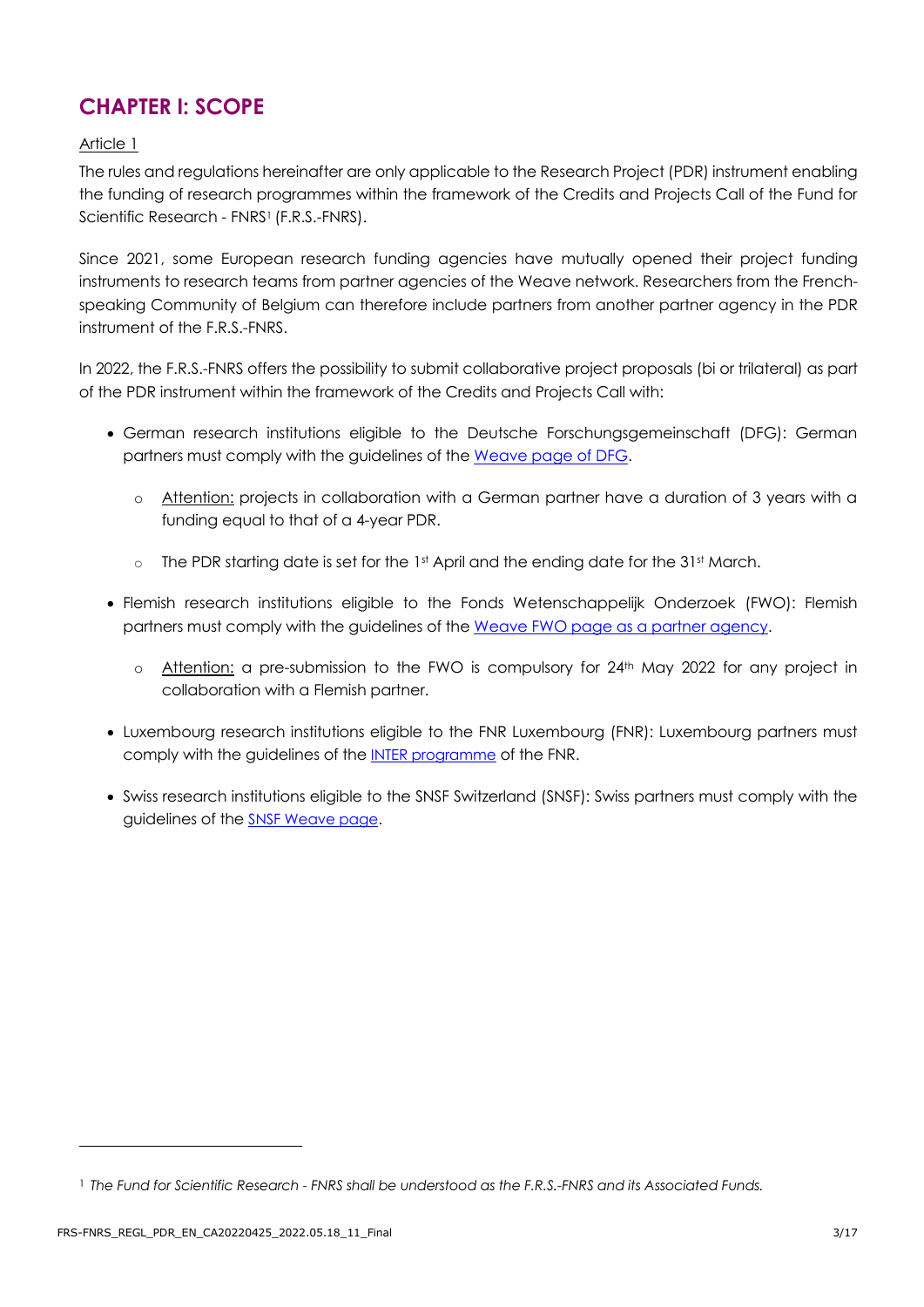| <b>Instrument</b>                                         | <b>Duration</b>          | <b>Characteristics</b> | Co-promoter participation                                                                                                                  |
|-----------------------------------------------------------|--------------------------|------------------------|--------------------------------------------------------------------------------------------------------------------------------------------|
|                                                           | 2 years<br>or<br>4 years | Single-university PDR  | No.                                                                                                                                        |
| <b>PDR</b>                                                |                          | Cross-university PDR   | Yes<br>but 1 maximum per institution.<br>The co-promoter-applicant must<br>be from another institution than<br>the main promoter-applicant |
|                                                           | 3 years                  | Single-university PDR  | Νo                                                                                                                                         |
| PDR in<br>collaboration<br>with a German<br>partner (DFG) |                          | Cross-university PDR   | Yes<br>but 1 maximum per institution.<br>The co-promoter-applicant must<br>be from another institution than<br>the main promoter-applicant |

**Main promoter:** Researcher responsible for the submission of the application. They can ask for budget related to the tasks of which they will be in charge during the accomplishment of the project.

**Co-promoter:** Researcher who takes part in the preparation of the application and in the accomplishment of the project in case of granting. As such, they can ask for a budget related to the tasks of which they will be in charge.

**Project initiator:** Researcher whose skills and/or knowledge will be useful for the accomplishment of the project but who will not be in charge of any tasks. They can not ask for a budget.

### Article 2

The research programme may be conducted in one or several institutions listed in [Appendix](#page-14-0) 1.

### Article 3

The main promoter is the person who assumes the scientific responsibility and is in charge of the administrative management of the funded research programme.

# **CHAPTER II: APPLICATION**

## **II- A.: PROMOTERS**

### Article 4

The main promoter-applicant to a PDR must be:

Either a Research Associate (CQ), a Senior Research Associate (MR) or a Research Director (DR) of the F.R.S.-FNRS who genuinely carries out the fellowship at the latest by 15<sup>th</sup> November of the year when submitting the application.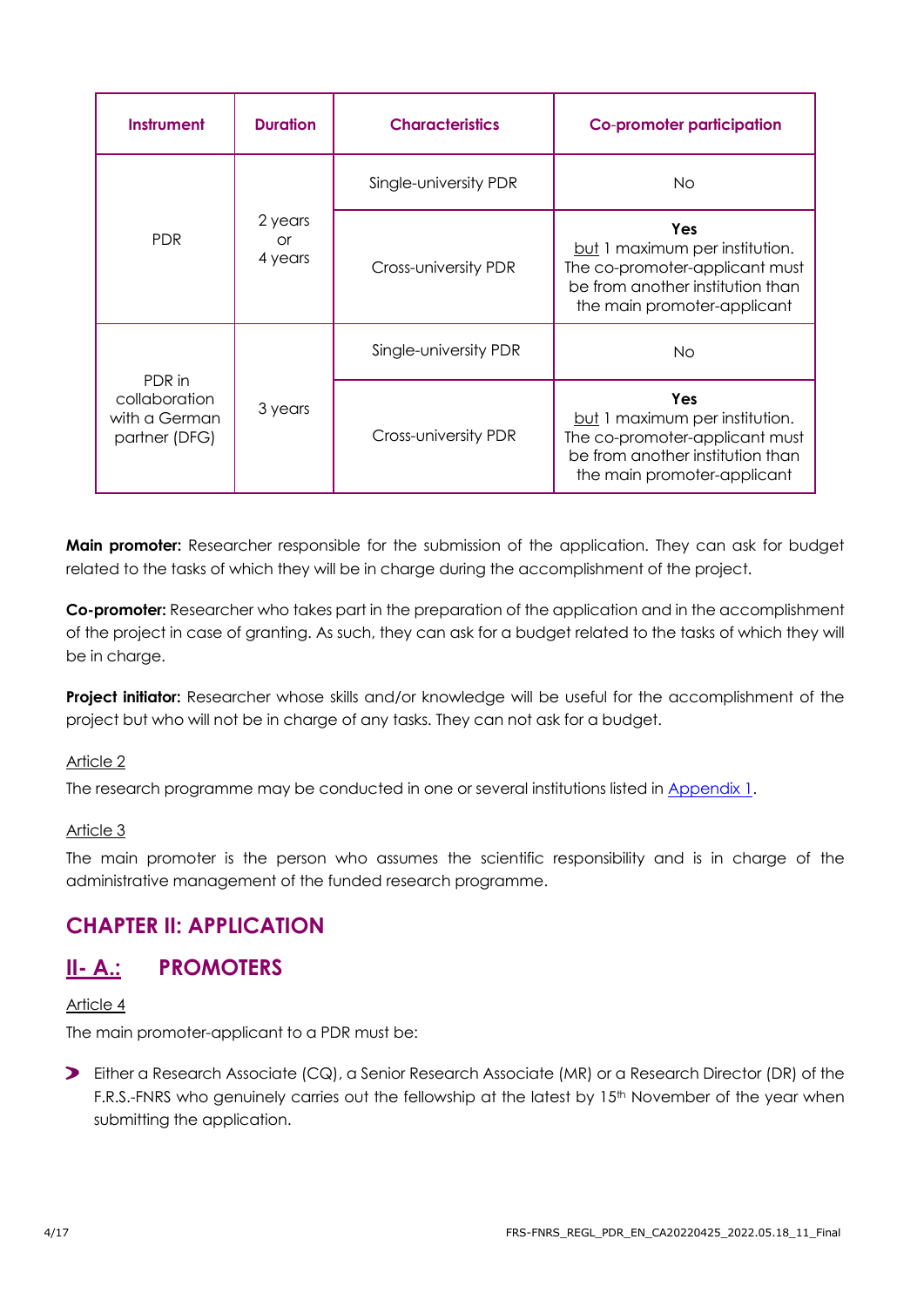- Or a researcher-promoter of an ongoing Ulysse Incentive Grant for Mobility in Scientific Research (MISU) who genuinely carries out the fellowship at the latest by 15<sup>th</sup> November of the year when submitting the application.
- Or a researcher appointed in a university of the French-speaking community of Belgium listed in [Appendix 1](#page-14-0) and must meet the following conditions altogether:
	- Be permanently<sup>2</sup> appointed to an academic or scientific position or on probation in that university.
	- This appointment must have a final and conclusive assent from the competent body to legitimize this appointment in accordance with the Law or the university regulations at the latest by 15<sup>th</sup> November of the year when submitting the application.
	- This academic or scientific position must be effective at the latest by 15<sup>th</sup> November of the year when submitting the application.

If the main promoter-applicant who is appointed permanently accesses the legal age of retirement / becomes professor emeritus after the validation deadline set for the academic authorities (rectors) and before the end of the funding scheme in case of granting, the submission of the application shall be subject to prior approval by the Head of institution where the research will be carried out.

The main promoter-applicant permanently appointed who will access the legal age of retirement / become professor emeritus by the validation deadline set for the academic authorities (rectors) is not eligible.

The project initiator is not subjected to any eligibility rule.

#### Article 5

The **Cross-university PDR** provides for the participation of one co-promoter-applicant per institution, provided that they are not from the main promoter-applicant's institution.

Any co-promoter-applicant involved in **a Cross-university PDR** shall also meet the eligibility criteria as referred to in article 4.

# **II- B.: ACCUMULATION RULES**

#### Article 6

Any promoter must comply with all the accumulation rules as detaile[d here](https://www.frs-fnrs.be/docs/Reglement-et-documents/Regles-cumul.pdf) as well as those regarding the [PDR-Weave](https://www.frs-fnrs.be/docs/Reglement-et-documents/FRS-FNRS_REGL_PDR-Weave_FR.pdf) instrument.

## **II- C.: SUBMISSION OF APPLICATION**

#### Article 7

The Credits and Projects Call is opened once a year and is published on the F.R.S.-FNRS website.

<sup>2</sup> *Research logisticians of rank A, as defined by the Royal Decree of 31st October 1953 fixing 'le statut des agrégés, des répétiteurs et des membres du personnel scientifique des universités de l'État', are allowed to be co-promoterapplicant provided they hold a Ph.D.*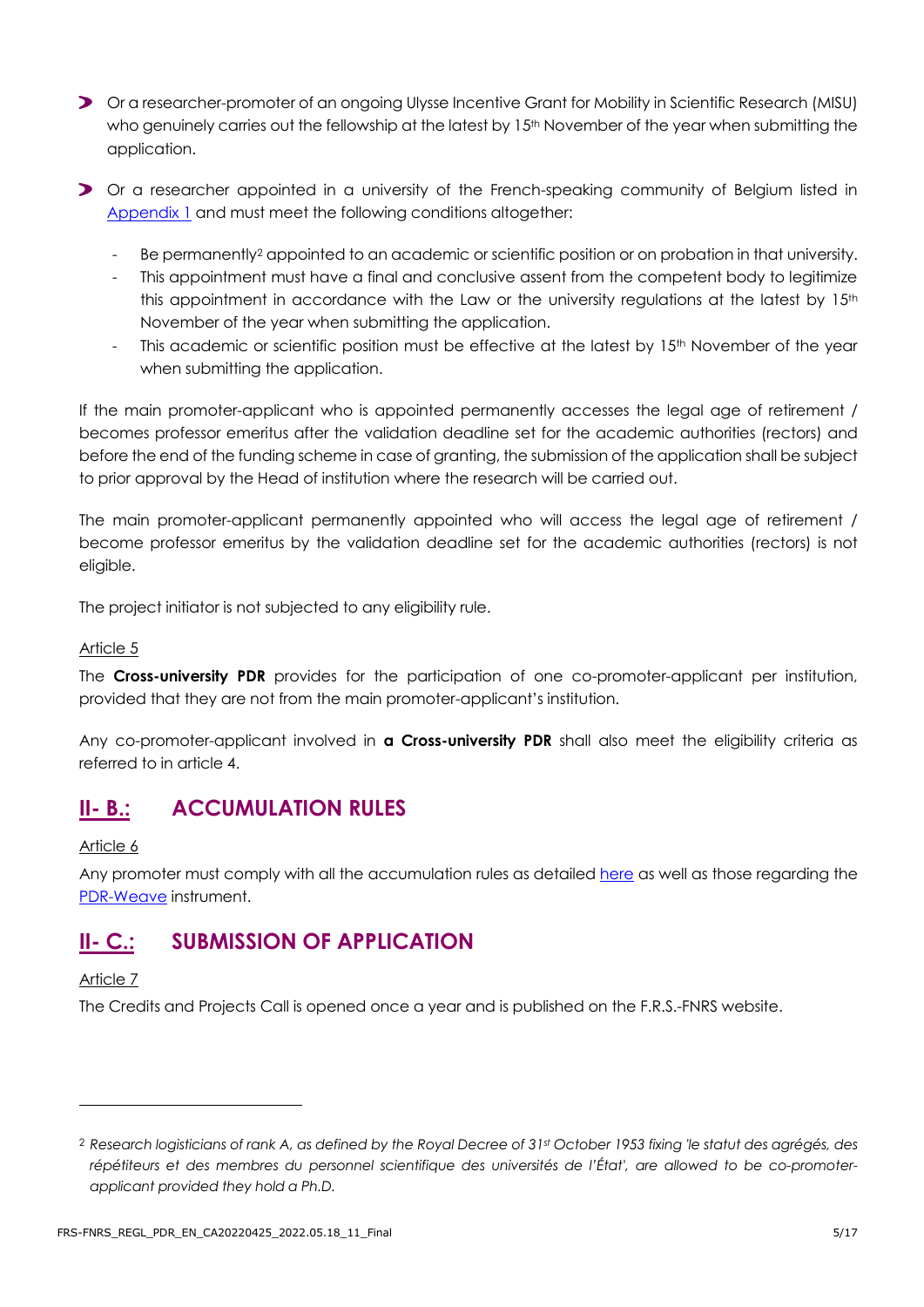The application can be submitted in French or in English. It must only be submitted on [e-space,](https://e-space.frs-fnrs.be/) the online platform dedicated to the calls for proposals.

It is recommended to applicants who wish to have their application file assessed by [Scientific Commissions](https://www.frs-fnrs.be/docs/Reglement-et-documents/FRS-FNRS_Champs_descripteurs.pdf) dedicated to SEN (Exact and Natural Sciences) and SVS (Health and Life Sciences) fields, as well as the Scientific Commission SHS-2, to submit their application in English<sup>3</sup>.

All PDR applications are submitted to a procedure including successive electronic validations on the dates that will be indicated when the call is published.

- a.The validation by the main promoter, responsible proponent accountable to the F.R.S.-FNRS administration: it accounts as a confirmation that the application file is complete.
- b.The validation by the co-promoters (if any, and for Cross-university PDR only): it accounts as an electronic signature.
- c. The validation by the research administration (or Board of Education) of the institution to which promoters are related – the Authority to which the application file is transferred once promoters have validated the application form. That authority may accept or refuse the application. The validation deadline set for the rectors puts a final end to the call for proposals.

Applications that have not been validated within the time-frame of the call cannot be taken into account.

The validation dates are available in the mini-guide.

# **II- D.: ELIGIBILITY OF APPLICATIONS**

### Article 8

As part of PDR applications including other partner agencies of the Weave network, the F.R.S.-FNRS and each partner agency validate the eligibility of applications in accordance with their own criteria. In case an application has been declared ineligible by one of the partner agencies, the entire application will be declared as ineligible.

# **CHAPTER III: NATURE AND DURATION OF THE FUNDING**

# **III- A.: ELIGIBLE AND NON-ELIGIBLE EXPENSES**

## Article 9

As part of the PDR the allocated fund can cover 4 types of expenses:

- Personnel
- Operating
- Support operating
- Equipment

## Article 10

Support operating costs are allowed for the following expenses:

• Creating a book

<sup>3</sup> *Should the application file be submitted in French, the F.R.S.-FNRS may require the applicant to provide a translation in English for the purpose of conducting the [ex-ante evaluation.](https://www.frs-fnrs.be/docs/Reglement-et-documents/FRS-FNRS_Guide_Evaluation_EN.pdf)*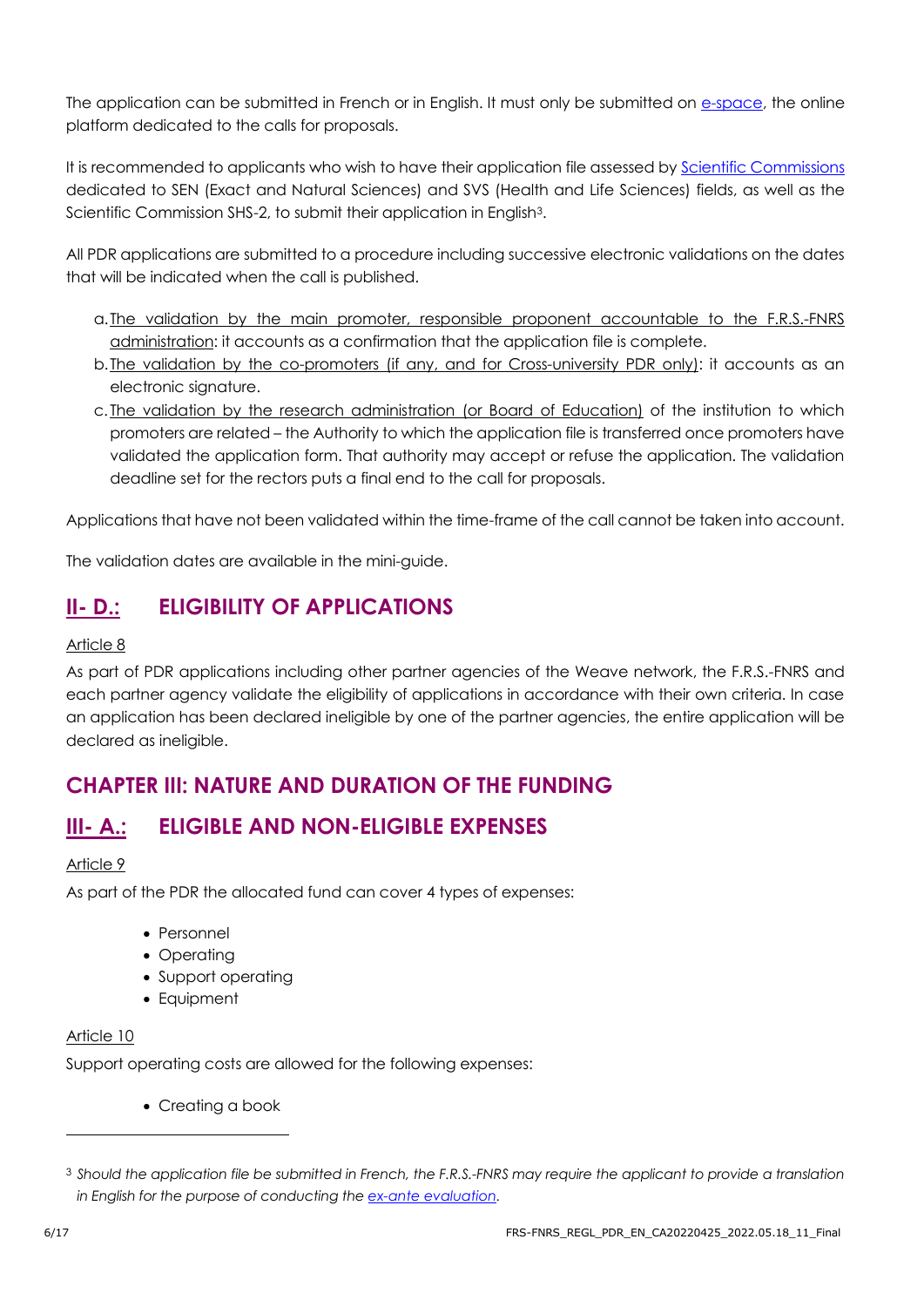- Creating a dictionary
- Purchasing a book
- Encoding
- Software licence rental
- Registration for a congress
- Computer
- Scan
- Travel expenses

#### Article 11

Some expenses are capped:

- MRI ≤ 3 Tesla at € 350/hour
- MRI > 3 Tesla at  $\epsilon$  500/hour
- MEG at € 300/hour

#### Article 12

The following operating costs are not authorised:

- Payment and reimbursement of rents
- Payment of the heating, light and telephone
- Costs for facilities maintenance and building costs
- Costs for equipment maintenance and repairing
- Costs for furniture
- Office supply costs (except for justified computer or computer equipment costs)
- Restaurant costs and expenses for foodstuffs (coffee, sugar, softs…) not related to missions or shift trips
- Visa fees for residence permits
- Insurance for appliance(s) or vehicle(s) belonging to the institution
- Thesis related expenses (printout, jury's invitation)

# **III- B.: FUNDING CHARACTERISTICS AND PROVISIONS**

### Article 13

The duration of PDR is either 2 or 4 years.

The PDR starting date is set for the 1st January following the allocation decision date and the ending date for the 31st December.

### **In the particular case of a PDR in collaboration with a German partner (DFG):**

- The PDR has a duration of 3 years,
- The PDR starting date is set for the 1st April following the allocation decision date and the ending date for the 31st March.

### Article 14

A **Single-university PDR** application enables to apply for funding ranging from:

€ 30,000- to € 80,000-, **on an annual average**.

Personnel costs (non mandatory) amount to: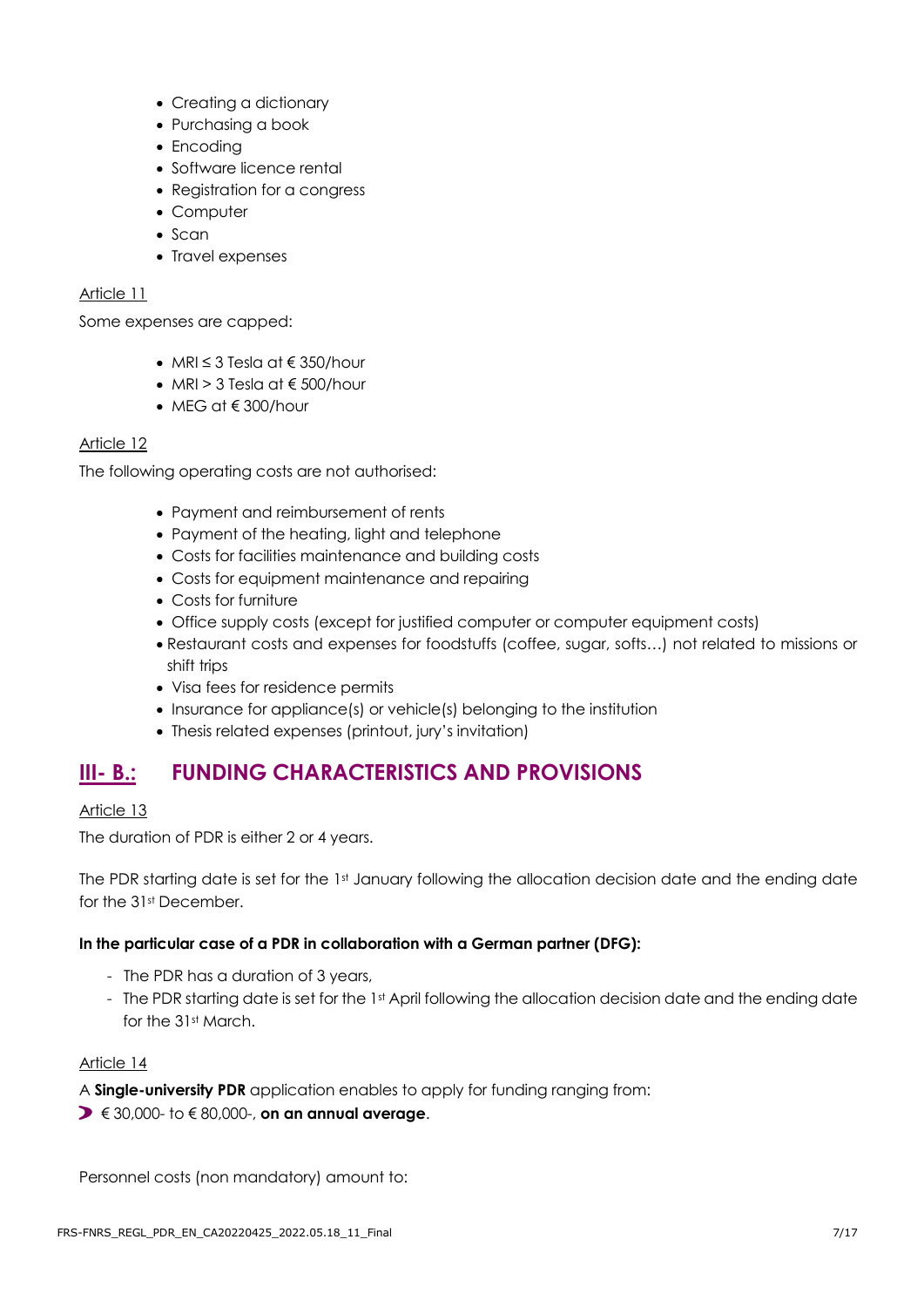1 full-time equivalent (FTE) **maximum**, on an annual average for the duration of the project.

Concerning Single-university PDR (€ 80,000- maximum limit on an annual average):

- **Personnel total costs are limited to a maximum of € 50,000-, <b>on an annual average** for the duration of the project (to be justified in the application file), and,
- Operating, Support operating and Equipment costs are limited to € 30,000- **on an annual average** for the duration of the project. This limit can be extended up to a maximum of € 60,000- **on an annual average** for the duration of the project in case there is no request for Personnel in the PDR.

A **Cross-university PDR** application enables to apply for funding ranging from:

€ 30,000- to € 115,000-, **on an annual average**.

Personnel costs (non mandatory) amount to:

2 full-time equivalent (FTE) **maximum**, on an annual average for the duration of the project.

Concerning Cross-university PDR (€ 115,000- maximum limit on an annual average):

- **Personnel total costs are limited to a maximum of € 100,000-, <b>on an annual average** for the duration of the project (to be justified in the application file), and,
- Operating, Support operating and Equipment costs are limited to € 15,000- **on an annual average** for the duration of the project. This limit can be extended up to a maximum of € 60,000- **on an annual average** for the duration of the project in case Personnel costs are minimised (requirement: the maximum limit of € 115,000- **on an annual average** for the duration of the project must be adhered).

Support operating costs (detailed in Article 10) are included in the budgetary limitation of the Single or Cross-university PDR and the maximum amount is of:

€ 5,000- **on an annual average** for the duration of the project, and per institution involved in the funding application.

### Article 15

A **Single-university PDR in collaboration with a German partner (DFG)**<sup>4</sup> application enables to apply for funding ranging from:

 $\triangleright$   $\in$  120,000- to  $\in$  320,000- for the duration of the project.

Personnel costs (non mandatory) amount to:

- 1 full-time equivalent (FTE) **maximum**, for the duration of the project (i.e. maximum 36 months),
- In case of hiring of a Doctoral Researcher, this duration may be extended to maximum 48 months.

Concerning Single-university PDR (€ 320,000- maximum limit for the duration of the project):

- Personnel total costs are limited to a maximum of € 200,000-, for the duration of the project (to be justified in the application file), and,
- > Operating, Support operating and Equipment costs are limited to € 120,000- for the duration of the project. This limit can be extended up to a maximum of €240,000- for the duration of the project in case there is no request for Personnel in the PDR.

<sup>4</sup> *Article 15 uses the wording "for the duration of the project" to soften the rules of application with the DFG (4-year funding for a duration of 3 years). Nevertheless, the "annual average" principle still applies: in this case, the amounts must be divided by three to comply with the annual average budget limitations.*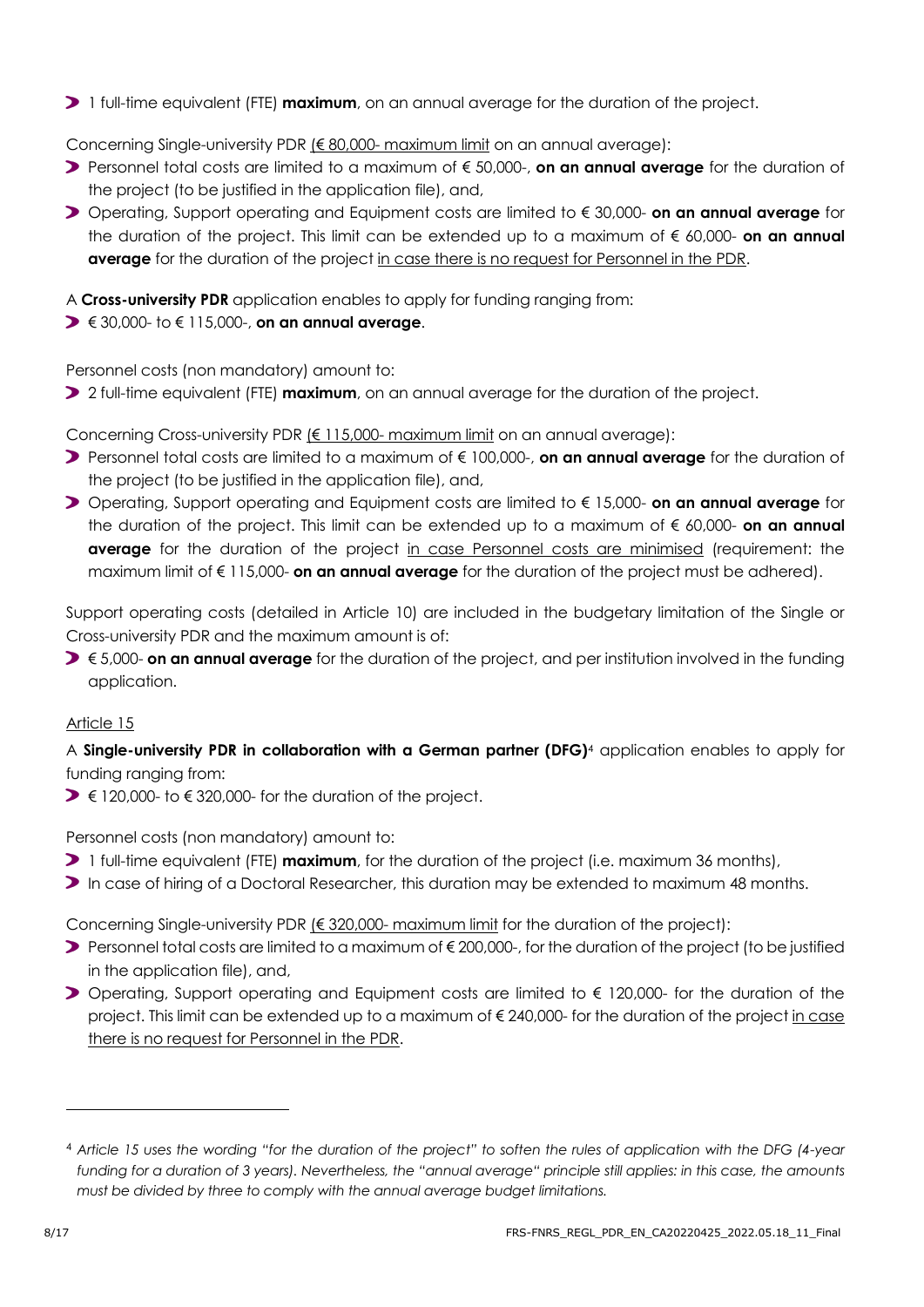A **Cross-university PDR in collaboration with a German partner (DFG)** application enables to apply for funding ranging from:

 $\triangleright$   $\in$  120,000- to  $\in$  460,000- for the duration of the project.

Personnel costs (non mandatory) amount to:

- 2 full-time equivalent (FTE) **maximum**, on an annual average for the duration of the project (i.e. maximum 36 months by FTE),
- **In case of hiring of a Doctoral Researcher, this duration may be extended to maximum 48 months.**

Concerning Cross-university PDR (€ 460,000- maximum limit for the duration of the project):

- Personnel total costs are limited to a maximum of € 400,000-, for the duration of the project (to be justified in the application file), and,
- Operating, Support operating and Equipment costs are limited to € 60,000- for the duration of the project. This limit can be extended up to a maximum of € 240,000- for the duration of the project in case Personnel costs are minimised (requirement: the maximum limit of € 460,000- for the duration of the project must be adhered).

Support operating costs (detailed in Article 10) are included in the budgetary limitation of the Single or Cross-university PDR and the maximum amount is of:

 $\triangleright \epsilon$  20,000- for the duration of the project, and per institution involved in the funding application.

#### Article 16

If the research project includes the training of a doctoral student, **the promoter-applicant of a PDR in collaboration with a German partner (DFG)** may request Doctoral Researcher personnel for a maximum duration of 4 years, at a steady budget, in order to enable them to finish their thesis.

### Article 17

Categories of personnel<sup>5</sup> are detailed in the table hereafter.

| <b>Categories</b>                                  | <b>Activity</b> |           |
|----------------------------------------------------|-----------------|-----------|
|                                                    | Part time       | Full time |
| Doctoral Researcher - Grant <sup>6</sup> or Salary | X               | X         |
| Postdoctoral Researcher <sup>7</sup>               | X               | X         |
| Non-doctoral Researcher - Salary (capped)          | х               | X         |
| Technician - Salary (capped)                       | X               |           |

 $n/a$  = not applicable

#### *Amounts cannot be changed after submitting the application.*

<sup>7</sup> *The promoter shall contact the relevant department of their host institution in order to determine the Postdoctoral Researcher's status (Mobility situation, grant, employee…) and the work time.*

<sup>5</sup> *For all personnel, the promoter shall contact the relevant department of their host institution to determine their status and obtain an estimate of the total personnel costs involved based on the scientific seniority.*

*Non-doctoral Researcher and Technician categories are subject to an annual limit, calculated in proportion to the number of days worked. Limitations in force for the first year of funding are detailed in the Credits and Projects Call mini-guide.*

<sup>6</sup> *In case of a grant, the Doctoral Researcher must only be hired on a full-time basis.*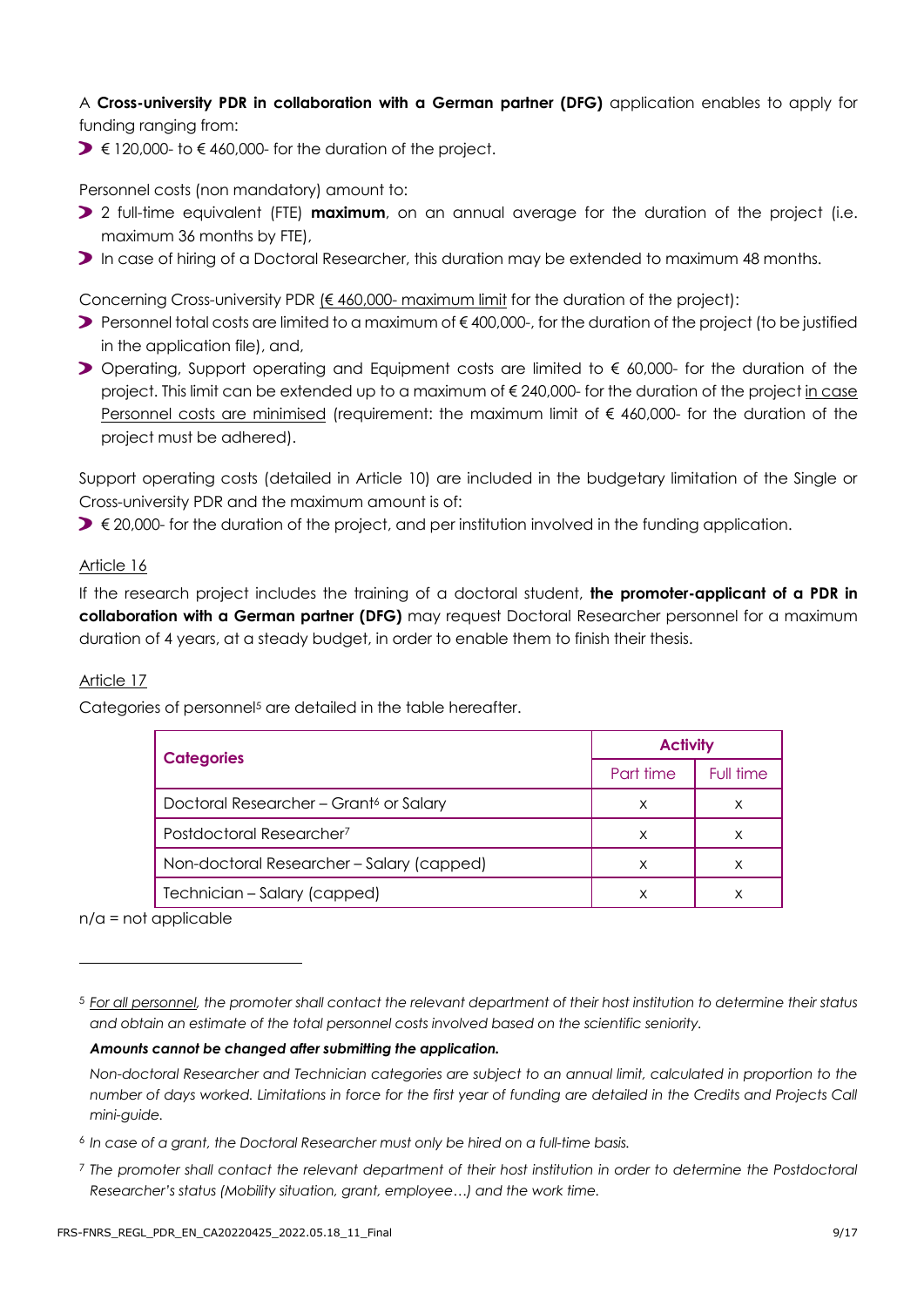Promoters are allowed to recruit personnel **for a minimum of one month** and the duration may not exceed the maximal duration of the funding agreement, except when the personnel of the Doctoral Researcher category is concerned **as part of a PDR in collaboration with a German partner (DFG)**.

The identity of the personnel is not required when submitting a PDR application. However, the personnel category must be specified.

### Article 18

On the date of the hiring by the host institution, Doctoral Researchers must have obtained one of the following degrees:

- 1° a master degree for a value of at least 120 credits awarded by a Higher Education Institution within the French-speaking Community of Belgium;
- 2° a master degree for a value of at least 120 credits awarded by a Higher Education Institution within the Dutch-speaking Community, German-speaking Community or from the Royal Military Academy;
- 3° another degree as referred to in Article 115 of the French-speaking Community of Belgium Decree of 7<sup>th</sup> November 2013 that defines the landscape of Higher Education and the academic studies organisation.

### Article 19

On the date of the hiring by the host institution, Postdoctoral Researchers must have obtained a doctoral academic degree after the defence of a thesis.

### Article 20

Holders of a Master's degree (or equivalent) or a Ph.D. are not eligible under the Technician category.

Holders of a Master's degree (or equivalent) are eligible for Non-doctoral Researcher category. The Nondoctoral Researcher cannot, under any circumstances, start any personal research work leading to a Ph.D. during the working hours devoted to this function.

### Article 21

Teams' personnel whose remuneration costs are not charged to the PDR may include amongst others:

- Members of the teaching, scientific, administrative or technical personnel from the French-speaking community of Belgium universities,
- Members who benefit from a grant allocated by a Belgian or a foreign body promoting research.

No compensation can be granted to the promoters or to the above-mentioned personnel.

# **CHAPTER IV: EXAMINATION OF APPLICATIONS**

### Article 22

Criteria that will be taken into account for the evaluation of the PDR applications are the following: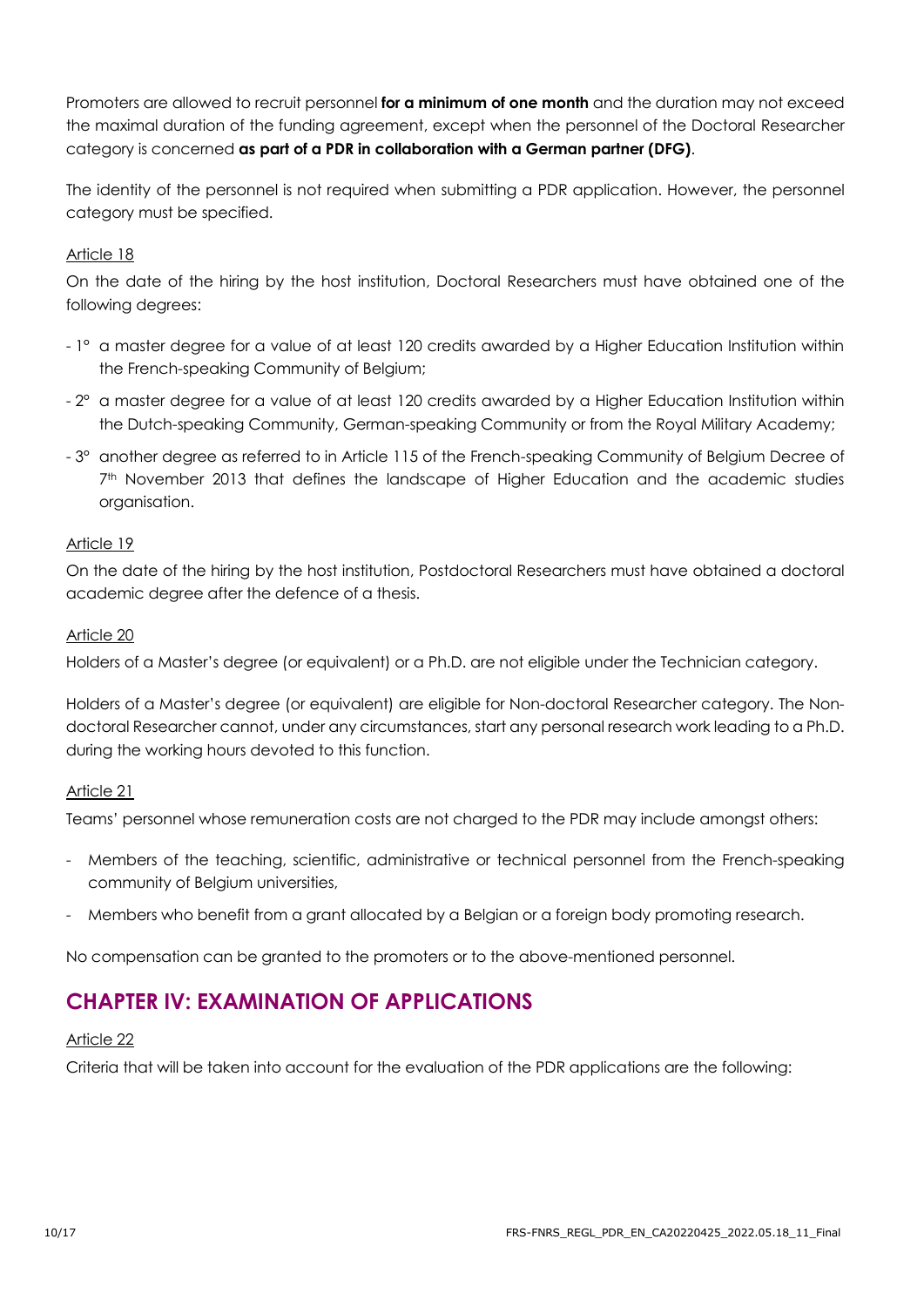|                                    | <b>CRITERIA</b>                                                                                                       |  |  |
|------------------------------------|-----------------------------------------------------------------------------------------------------------------------|--|--|
| Quality of the promoters:          |                                                                                                                       |  |  |
|                                    | $\triangleright$ CV and publications<br>$\blacktriangleright$ International recognition<br>Main research achievements |  |  |
| Quality of the research programme: |                                                                                                                       |  |  |
|                                    | $\blacktriangleright$ Feasibility<br>Methodology and relevance<br>Originality<br>Collaborations                       |  |  |

The adequacy of the requested budget with regard to the submitted research programme will also be evaluated. The Scientific Commission may reduce the requested budget up to a maximum of 15%. If the adequacy between the research programme and the requested budget is not justified and appears to require a reduction of more than 15%, the research programme will not be deemed fundable.

### Article 23

The decision-making body of the F.R.S.-FNRS allocates funds according to the budget that is available. It decides on the granting or rejection, and where provided for, on the amounts to be granted.

# **CHAPTER V: FINANCIAL PROVISIONS**

#### Article 24

Funding granted through the PDR instrument is subject to a research agreement.

This agreement shall bear the signature of the following parties:

- **The promoter** commits to carrying out the funded research;
- **The F.R.S.-FNRS** commits to allocating grants covering the personnel, operating and equipment costs, each year covered by the agreement. No transfer between those 3 expense items may be accepted;
- **The host institution**.

In the particular case of joint research carried out by several promoters in several host institutions, each institution takes part in the agreement, which contains all the relevant provisions regarding personnel recruitment, grants management and equipment ownership.

The agreement provides for unilateral termination clauses, which must include a period of notice.

#### Article 25

Any change made to the planned expenses must receive the prior written approval of the F.R.S.-FNRS.

The budget devoted to the personnel is available only for the duration of the research agreement, which may be extended for maximum 6 months in case of postponement of personnel hiring expected although not effective on the starting date of the agreement, and is divided according to the provisions of the agreement.

**As part of a PDR in collaboration with a German partner (DFG)**, concerning the Doctoral Researcher hired for a duration superior to that of the agreement (see article 16), the budget is available for the same duration as planned for the Doctoral Researcher (maximum 4 years), from the starting date of the PDR,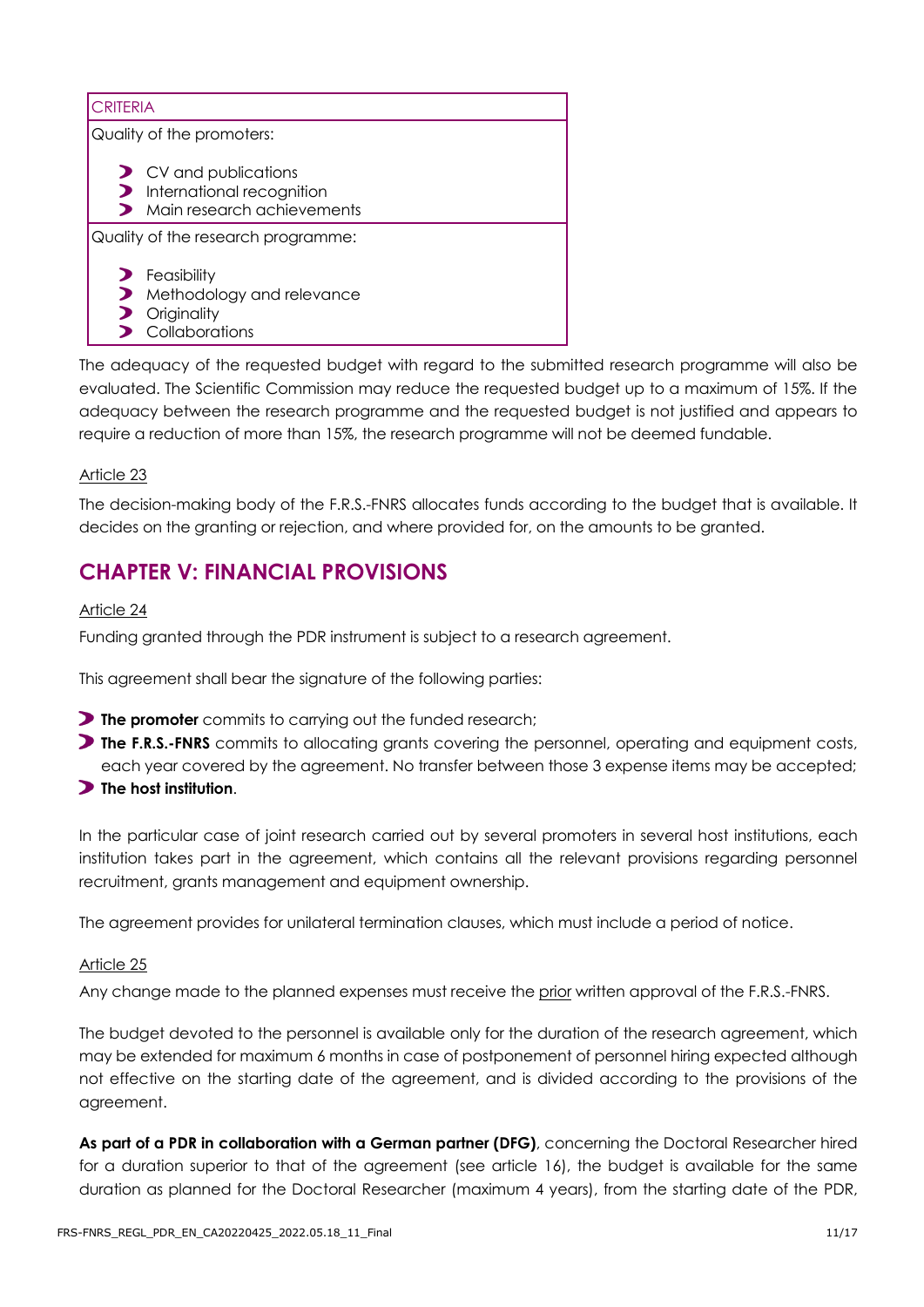which may be extended for maximum 6 months in case of postponement of hiring expected although not effective on the starting date of the agreement, and is divided according to the provisions of the agreement.

The budget devoted to operating and equipment costs can be used for the duration of the agreement, with an additional 12-month period.

**As part of a PDR in collaboration with a German partner (DFG)**, concerning the Doctoral Researcher hired for a duration superior to that of the agreement (see article 16), the budget devoted to operating and equipment costs can be used for the duration of the agreement, with an additional 24-month period.

The unspent amount will be recovered by the F.R.S.-FNRS.

#### Article 26

Grants at the disposal of the promoters are managed by the financial department of the institution to which they are attached.

The financial department of the institution shall send the supporting documents to the F.R.S.-FNRS as soon as possible.

For the personnel costs relevant to a given calendar year, the supporting documents must be sent before the 1st March of the following year.

The supporting documents justifying operating and/or equipment costs must be sent before 1st March directly following the deadline to use the concerned budget.

#### Article 27

The promoter has to inform the F.R.S.-FNRS of any personnel hiring.

The replacement of personnel among the Doctoral Researcher category is not authorised during the last 6 months of the personnel employment period.

The personnel hiring which was expected although not effective on the starting date of the agreement may be delayed. However, postponement shall be equivalent to the lost employment duration and not exceed by more than 6 months:

- the end date of the agreement,

or

- the employment period of the Doctoral Researcher planned **as part of a PDR in collaboration with a German partner (DFG)**, for a duration superior to that of the agreement (see article 16).

The duration of the employment initially allotted may not be exceeded.

#### Article 28

Scientific and technical personnel shall be recruited in accordance with the scales and regulations in force within the host institution.

As for Non-doctoral Researchers and technical personnel, the F.R.S.-FNRS contribution is subject to an annual limit assigned from the Fund and is calculated in proportion to the number of days worked.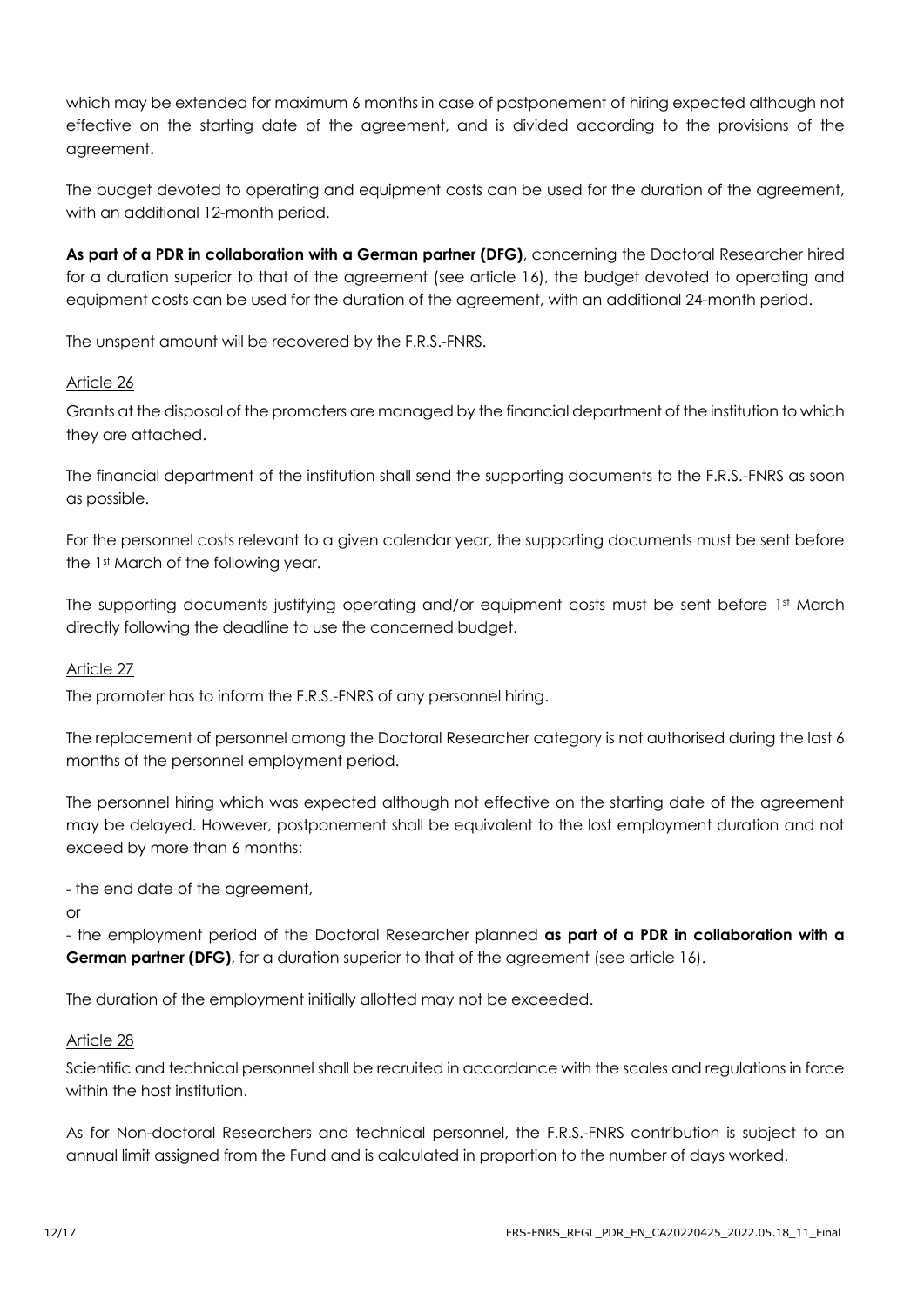#### Article 29

The F.R.S.-FNRS shall reimburse personnel costs up to the total amounts indicated in the research agreement, while observing the Personnel categories.

Concerning Personnel categories there is some flexibility in terms of annual costs and duration, should the granting duration and maximum amount not be exceeded. Also for categories which are annually capped, this annual limitation shall not be exceeded, on the understanding that employment may not exceed the ending date of the agreement, except:

- in case of a Doctoral Researcher hired **as part of a PDR in collaboration with a German partner (DFG)**, for a duration superior to that of the agreement (see article 16) and,
- in case the hiring has been postponed as provided for in article 27  $\S$  3.

The financial participation of the F.R.S.-FNRS is limited to the global amount indicated in the agreement.

# **CHAPTER VI: MISCELLANEOUS PROVISIONS**

#### Article 30

Any device acquired with a credit from the F.R.S.-FNRS becomes the property of the host institution, to which the beneficiary of the credit is attached.

The purchase of any device must be done with due respect for the provisions defined by the relevant department of the host institution.

This institution commits, however, to putting the mentioned device at the disposal of the researchers involved for the time needed in order to conduct the research, which led to its purchase in the first place. In addition, the host institution commits not to alienating or lending the equipment without the prior written approval of the F.R.S.-FNRS.

In the event that the device was purchased with the provision of an additional funding, the Board of Trustees of the F.R.S.-FNRS will settle the ownership issue with the competent authorities.

#### Article 31

Grants are exclusively allocated for the execution of the research programme approved by the F.R.S.-FNRS. Promoters are required to use them solely for that purpose. Any fundamental change in the research programme must obtain the prior written approval of the F.R.S.-FNRS.

# **CHAPTER VII: RIGHTS AND OBLIGATIONS OF THE PROMOTERS**

#### Article 32

Any funded research programme must comply with the legal provisions in force regarding ethics.

#### Article 33

Promoters must submit to the rules imposed by the academic authority of the host institution where they work and observe its regulations. In addition, regarding the F.R.S.-FNRS, they must adhere to the regulation on property, protection and promotion of the results from the research carried out within the institution.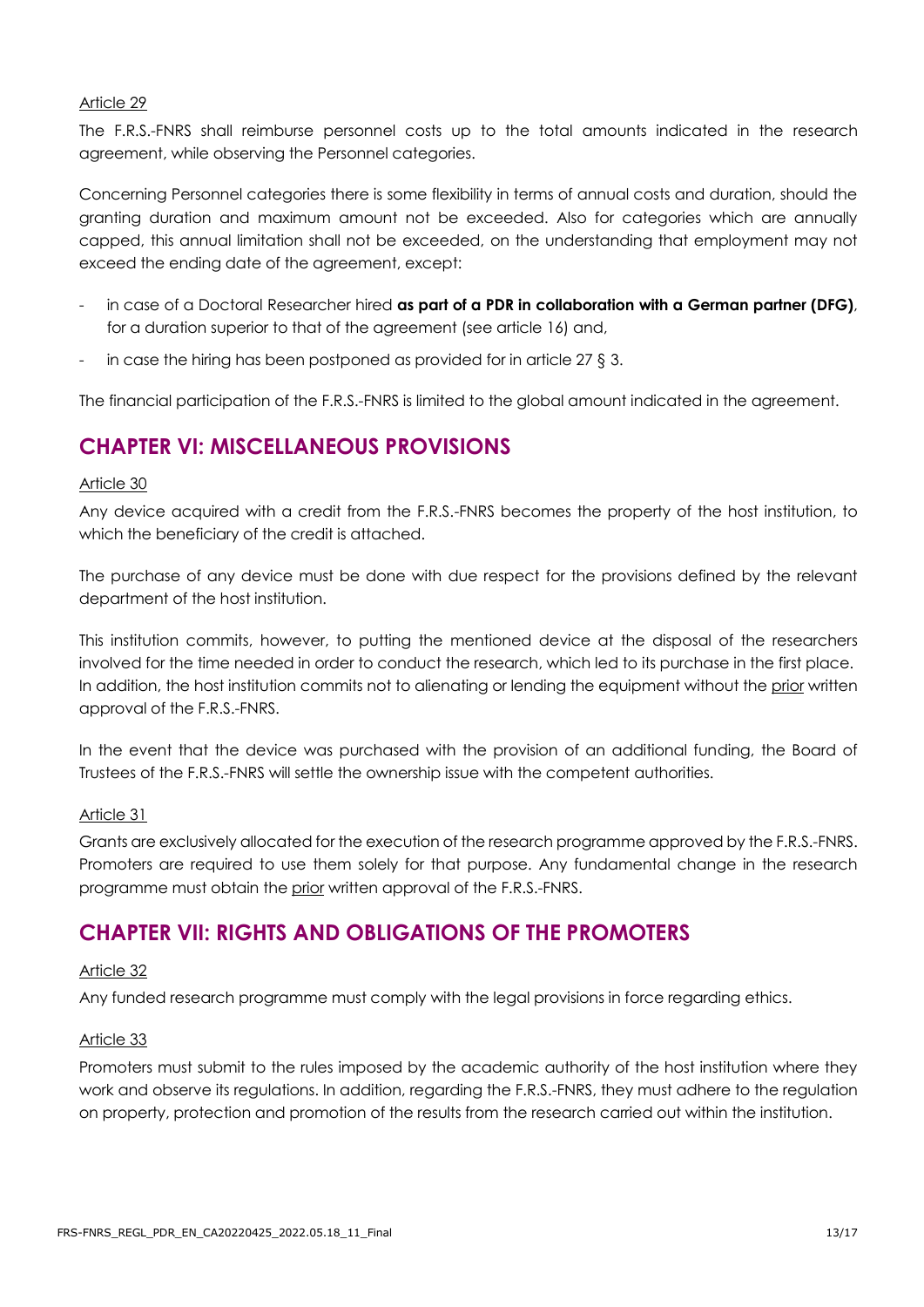### Article 34

Pursuant to the [Regulation](https://www.fnrs.be/docs/Reglement_OPEN_ACCESS_EN.pdf) on the application of the Open Access policy to scientific publications resulting from research programmes supported by the F.R.S.-FNRS and its Associated Funds, any scientific publication resulting partially or fully from the funding granted as part of the PDR instrument shall mention the source of this funding as follows:

*"This work was supported by the Fonds de la Recherche Scientifique-FNRS under Grant(s) n° [agreement number]".*

# **CHAPTER VIII: EX-POST INDICATORS**

### Article 35

The F.R.S.-FNRS collects ex-post quantitative indicators related to the funding of the PDR granted (e.g., number of publications, patents, dissertation and theses) as well as the publications list.

The main promoter shall communicate those data to the F.R.S.-FNRS on the [e-space](https://e-space.frs-fnrs.be/) platform during the entire duration of the PDR extended by a 2-year period.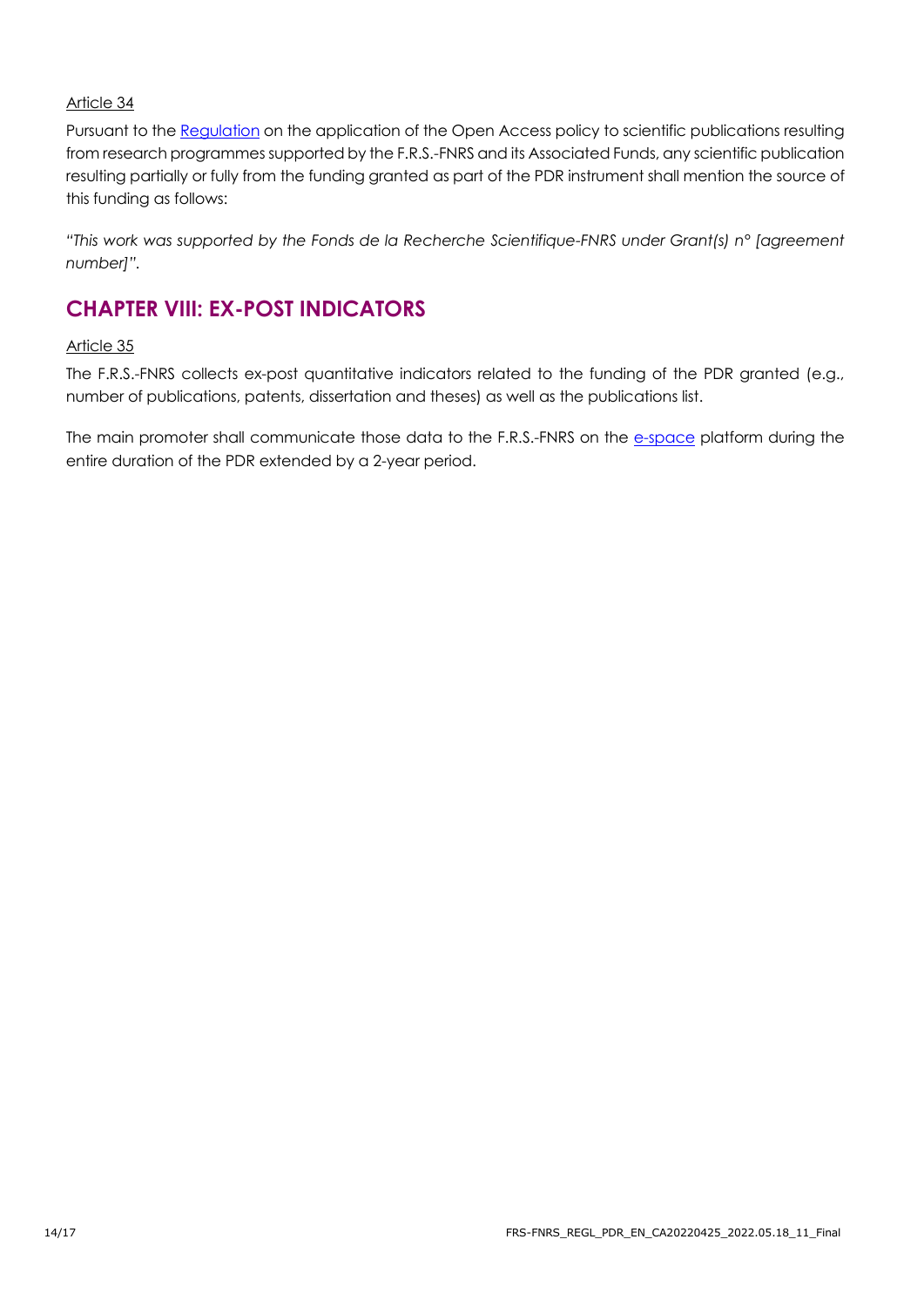# <span id="page-14-0"></span>**APPENDIX 1**

Relevant institutions giving access to the funding of the F.R.S.-FNRS

PDR Instrument

Credits and Projects Call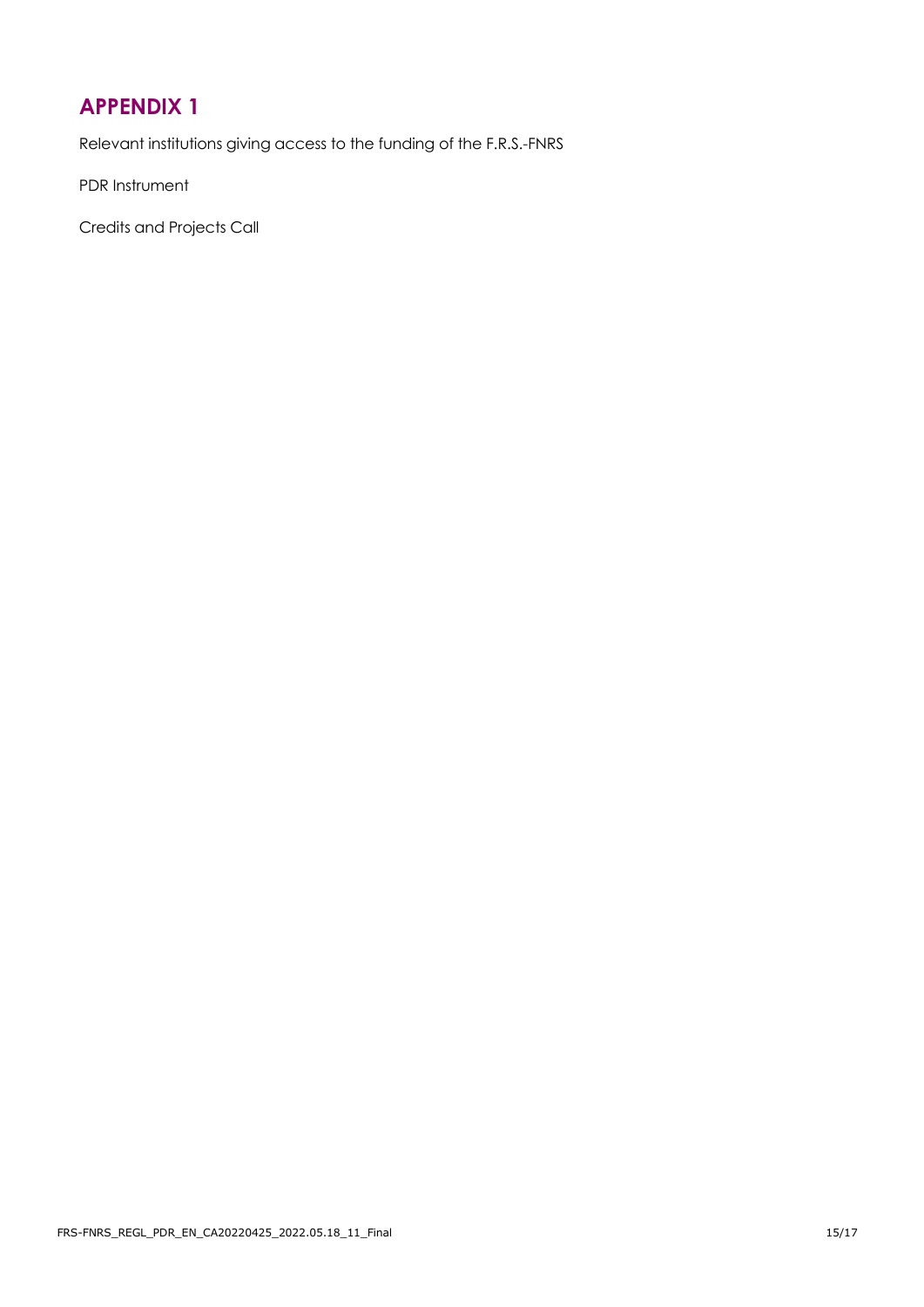## Institutions de rattachement / Attached institutions

#### **Instrument Projet de Recherche / Research Project**

(SINGLE-UNIVERSITY PDR)

| Candidat promoteur d'une<br><b>université CFB / Promoter-</b><br>applicant of a CFB university | Universités de la Communauté française de Belgique (CFB)<br>Universities of the French-speaking Community of Belgium (CFB) |
|------------------------------------------------------------------------------------------------|----------------------------------------------------------------------------------------------------------------------------|
|                                                                                                | Université Catholique de Louvain (UCLouvain)                                                                               |
|                                                                                                | Université Libre de Bruxelles (ULB)                                                                                        |
|                                                                                                | Université de Liège (ULiège)                                                                                               |
|                                                                                                | Université de Mons (UMons)                                                                                                 |
|                                                                                                | Université de Namur (UNamur)                                                                                               |
|                                                                                                | Université Saint-Louis - Bruxelles (USL-B)                                                                                 |